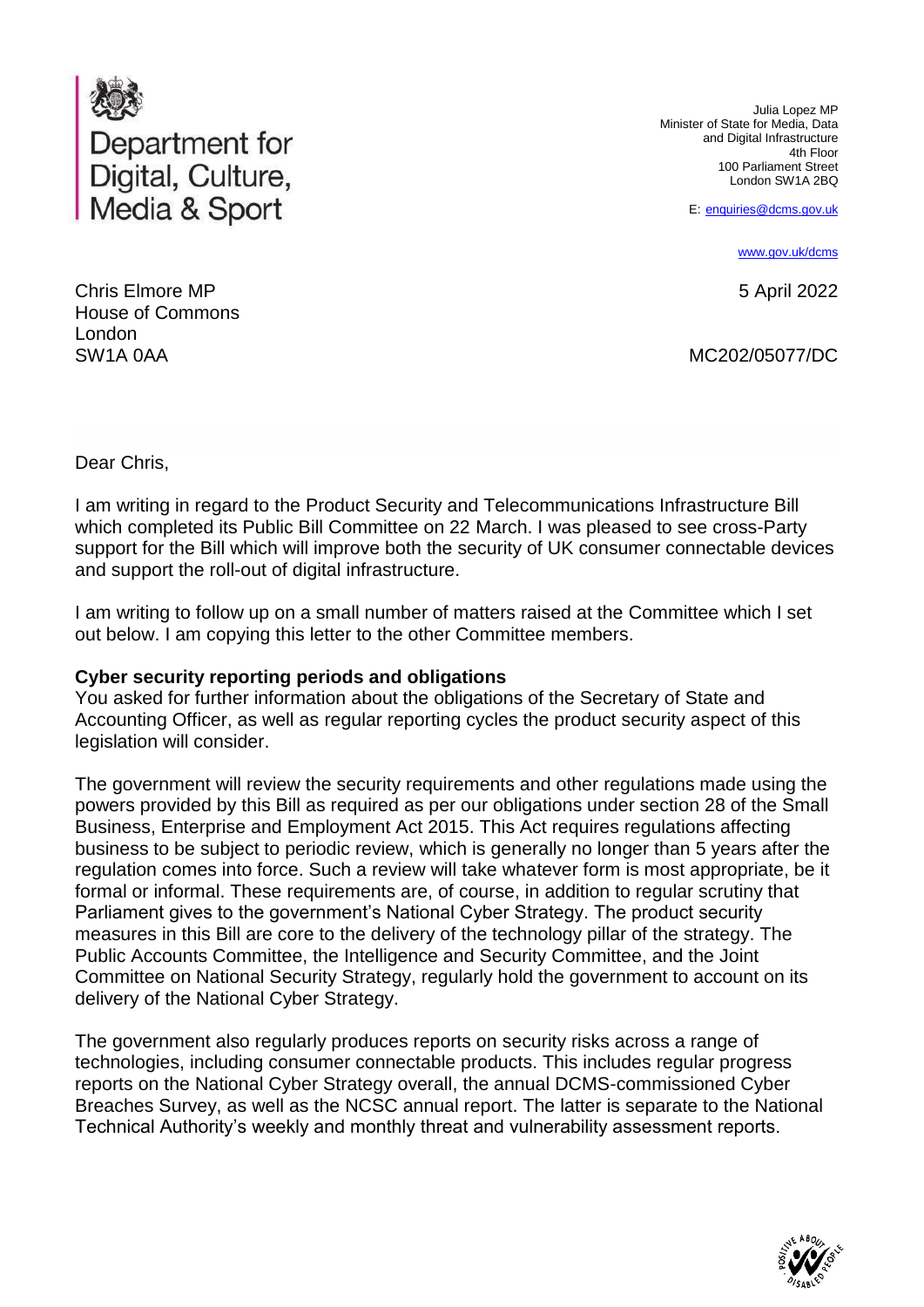## **Impact on business regarding disposal of devices**

I can confirm that the government's central estimate for the cost to business of this legislation over 10 years is £1246.9m, though this is significantly outweighed by the economic and social benefits generated. The Hon. Member for Cardiff West further asked for more information on the Product Security impact assessment's range of figures referring to the percentage of stock that may be disposed of by businesses as a result of this legislation coming into force.

The methodology considered a range of information and assumptions. This was difficult given two primary uncertainties at the time of writing: (i) the practicalities of manufacturers addressing compliance failures in their products, and (ii) the potential response of business to the legislation. As a starting point, research showed that around 10% of assessed products already in stock, and intended for UK consumers, had default passwords. This provided a conservative baseline of the retail stock of consumer connected devices that will be disposed of, given non-compliance. There is a chance this could be even lower given software updates, or similar means, can be used to address the default passwords compliance failures. Further the additional security requirements around a vulnerability disclosure policy and transparency on security updates, are considered relatively straightforward for the manufacturer to embed to ensure compliance of their product.

We are confident that industry will embrace these requirements, and this informs our optimistic consideration of 5%. As is appropriate for this type of assessment, we have also considered the potential impact of notable manufacturer difficulties in addressing compliance failures, and significant industry non-adherence, to inform this worse case scenario figure of 45%. We have robustly mitigated the latter by bringing industry with us, as we developed the legislative approach, and are confident in our central estimate of 10% as a reasonable baseline to inform this assessment. We will, of course, continue to work with industry partners to explore whether we can reduce the risk of unnecessary device disposal even further, while progressing this security requirement baseline.

## **Clause 57**

I would also like to take the opportunity to provide some additional information following the Committee's discussion on clause 57 of the Bill. This clause is intended to ensure that operators are not prevented from getting rights they need to maintain their networks simply because they are already in occupation of land.

At the moment this is not always possible. This is because new Code rights can normally only be granted by whoever is occupying the land that any apparatus is to be kept on. This works in relation to entirely new agreements. But in some cases, for example, where an operator has already installed their equipment, under an expired or ongoing agreement, they may effectively be the occupier of that land. Clearly, in those circumstances, the operator cannot grant themselves new rights. In practice, this would mean the only feasible way these operators could get new rights would be by removing their apparatus, vacating the land and then asking for the rights again. Not only would this be a waste of resources, it could also lead to unnecessary service disruptions.

The changes we are making mean operators who are occupying land will be able to ask for the rights that they need from whoever would be in a position to grant those rights, if the operator was not occupying the land. In the Bill this person is identified as being any person (other than the operator) who exercises powers of management or control over the land. In most cases, that will be the landowner, or the person with whom the operator already has an agreement. There may be some situations where no one exercises powers of management or control over the land. In those circumstances, the operator will be able to ask for Code rights from any person with an interest in the land that would be prejudicially affected by the